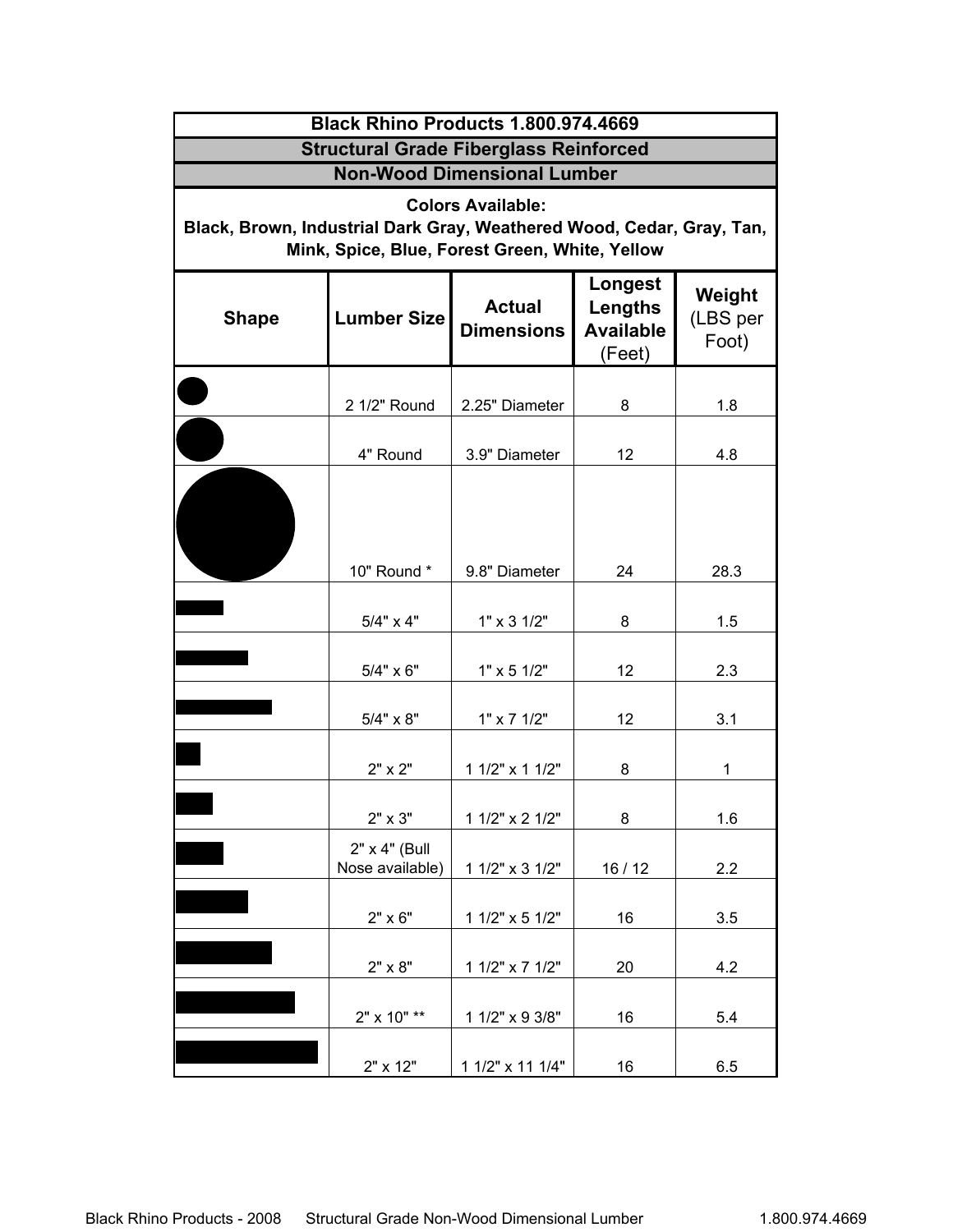| Black Rhino Products 1.800.974.4669<br><b>Structural Grade Fiberglass Reinforced</b><br><b>Non-Wood Dimensional Lumber</b><br><b>Colors Available:</b><br>Black, Brown, Industrial Dark Gray, Weathered Wood, Cedar, Gray, Tan,<br>Mink, Spice, Blue, Forest Green, White, Yellow |                                  |                  |       |      |  |  |
|-----------------------------------------------------------------------------------------------------------------------------------------------------------------------------------------------------------------------------------------------------------------------------------|----------------------------------|------------------|-------|------|--|--|
|                                                                                                                                                                                                                                                                                   |                                  |                  |       |      |  |  |
|                                                                                                                                                                                                                                                                                   | 3" x 4" (Bull<br>Nose Available) | 2 1/2" x 3 1/2"  | 16    | 3.4  |  |  |
|                                                                                                                                                                                                                                                                                   | $3" \times 6"$                   | 2 1/2" x 5 1/2"  | 12    | 5.1  |  |  |
|                                                                                                                                                                                                                                                                                   | 3" x 8" (Bull<br>Nose Available) | 2 1/2" x 7 1/2"  | 16/10 | 7    |  |  |
|                                                                                                                                                                                                                                                                                   | 3" x 10" *                       | 2 1/2" x 9 3/8"  | 16    | 8.9  |  |  |
|                                                                                                                                                                                                                                                                                   | 3" x 12" *                       | 2 1/2" x 11 1/4" | 16    | 10.8 |  |  |
|                                                                                                                                                                                                                                                                                   | 4" x 4"                          | 3 1/2" x 3 1/2"  | 16    | 4.8  |  |  |
|                                                                                                                                                                                                                                                                                   | True 4" x 4"                     | 4" x 4"          | 16    | 5.9  |  |  |
|                                                                                                                                                                                                                                                                                   | 4" x 6"                          | 3 1/2" x 5 1/2"  | 20    | 7.2  |  |  |
|                                                                                                                                                                                                                                                                                   | 4" x 8"                          | 3 1/2" x 7 1/2"  | 16    | 9.8  |  |  |
|                                                                                                                                                                                                                                                                                   | 4" x 12"                         | 3 1/2" x 11 1/4" | 20    | 15   |  |  |
|                                                                                                                                                                                                                                                                                   | $5" \times 5"$                   | 4 1/2" x 4 1/2"  | 16    | 7.6  |  |  |
|                                                                                                                                                                                                                                                                                   | 6" x 6"                          | 5 1/2" x 5 1/2"  | 20    | 10.5 |  |  |
|                                                                                                                                                                                                                                                                                   |                                  |                  |       |      |  |  |
|                                                                                                                                                                                                                                                                                   | 6" x 8"                          | 5 1/2" x 7 1/2"  | 16    | 15.1 |  |  |